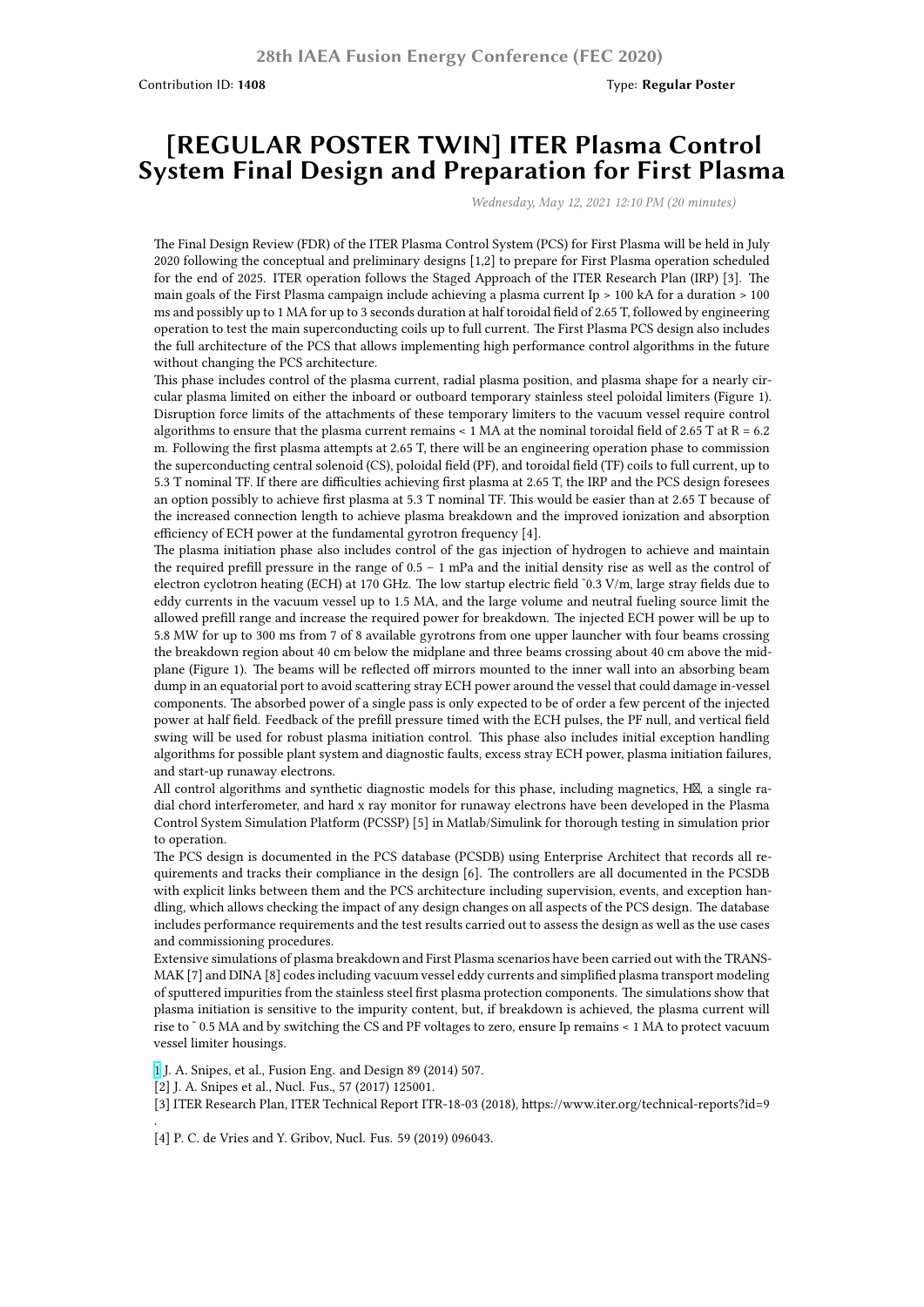[5] M. Walker, et al, Fusion Eng. and Design 96-97 (2015) 716.

[6] M. Cinque, at al., IEEE Trans. Plasma Sci., doi: 10.1109/TPS.2019.2945715 (2019).

[7] Mineev A.B. et al, 25th IAEA Fusion Energy Conf. (St. Petersburg, Russia, 2014) PPC/P3-20 (www-

naweb.iaea.org/napc/physics/FEC/FEC2014/fec2014-preprints/255\_PPCP320.pdf).

[8] Khayrutdinov R.R. and Lukash V.E. 1993 J. Comput. Phys. 109 193.



Figure 1: Design of the vacuum vessel showing the stainless steel First Plasma Protection Components including the poloidal limiters, the divertor replacement structure, and the ECH mirrors on the inner wall that reflect the ECH beams from one upper launcher into an equatorial port with an absorbing beam dump. The expected plasma breakdown (pink) and halo current (yellow) regions are also shown

## **Country or International Organization**

ITER Organization

## **Affiliation**

ITER Organization